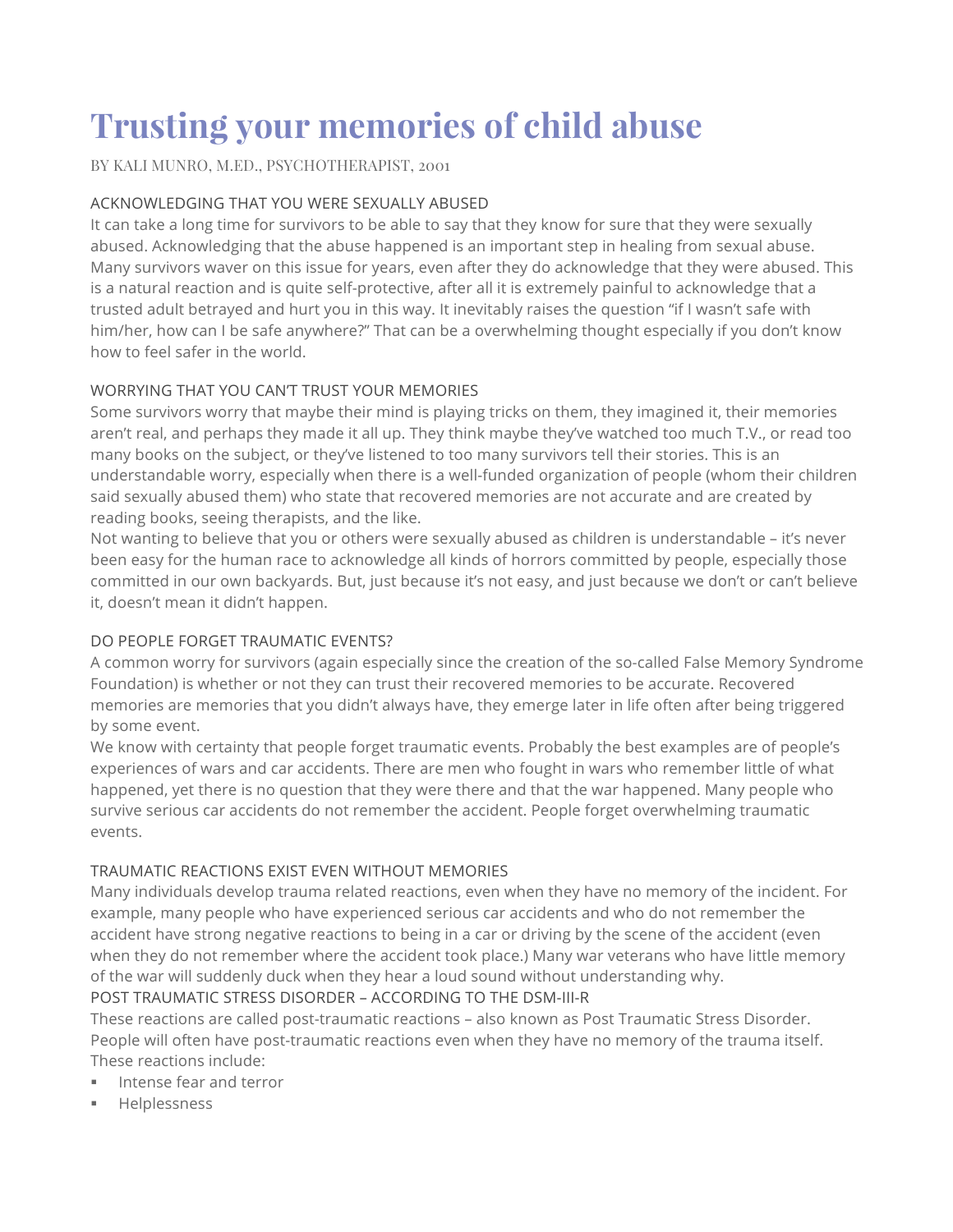- § Re-experiencing the traumatic event, flashbacks, flooding
- § Avoiding situations that are associated with the traumatic event
- § Numbing, feelings of detachment or estrangement from others
- § Hyper-vigilance
- § Nightmares
- Panic attacks, anxiety attacks
- § Insomnia
- **■** Irritability or outbursts of anger
- § Difficulty concentrating
- § Exaggerated startle response
- § Physiological responses such as intense sweating, heart racing, trembling, shaking

POST TRAUMATIC STRESS DISORDER SYSTEMS MAY DEVELOP AFTER MEMORIES ARE RECOVERED It's possible for someone to have no or few memories of sexual abuse, and to not have post-traumatic symptoms or to have only mild symptoms. Sometimes, post-traumatic symptoms don't develop until memories come back. This is why it is possible to feel relatively unaffected by sexual abuse only to have post-traumatic reactions emerge later when sexual abuse memories start emerging. Most often, people can look back after remembering sexual abuse, and recognize ways in which they had been affected by the abuse without having been aware of it at the time.

#### MEMORIES THAT WERE FORGOTTEN CAN RETURN

To recap, we know that people forget traumatic events. We know that even without memories of the event, people have post-traumatic reactions even in relatively mild forms. We also know that memories once forgotten can return. Again, this has been documented with war veterans who initially forgot their war experiences and then remembered them later usually via spontaneous flashbacks.

#### ARE RECOVERED MEMORIES ACCURATE?

While all memory, especially declarative memory – the story or details of the event – is reconstructive (recreated over time) this does not diminish the truthfullness of the memory itself. Sometimes because recovered memories can be hazy, it can be hard to be sure of all the details. Sometimes, because of how memories are categorized by our minds, it is possible to remember two different incidents as having occurred at the same time. Again, just because this happens doesn't mean that what happened isn't true, only that the events may not have happened in that exact way.

A good analogy is people are in a bank when a bank robbery occurs. They are frightened by the robbers and their guns, and are afraid for their safety. After a robbery, it is not uncommon for witnesses to contradict each other about the colour of the robbers' clothing, even what race they were, and the total numbers of robbers present. But, no one is uncertain about the fact that there was a robbery and that they were scared for their lives.

While no survivor can be certain that every single detail of their memories of sexual abuse are precisely accurate, it is possible to be confident that the crime of sexual abuse occurred, to know who did it and to know approximately what age you were.

#### IMPLICIT MEMORIES ARE THE MOST ACCURATE

In the robbery example, witnesses were not only certain that they had witnessed a bank robbery, but were intensely aware of how they felt during the robbery, and/or after the robbery – delayed reactions are quite common after traumatic events. They felt afraid for their lives, their hearts raced, they felt paniced, and experienced other similar reactions.

Trauma related reactions — heart racing, sweating, fear, trembling, depersonalization – and other physical and emotional responses are known as implicit memories because they require no conscious memory of the event to be experienced. Remember the example of the car accident survivor who got upset when she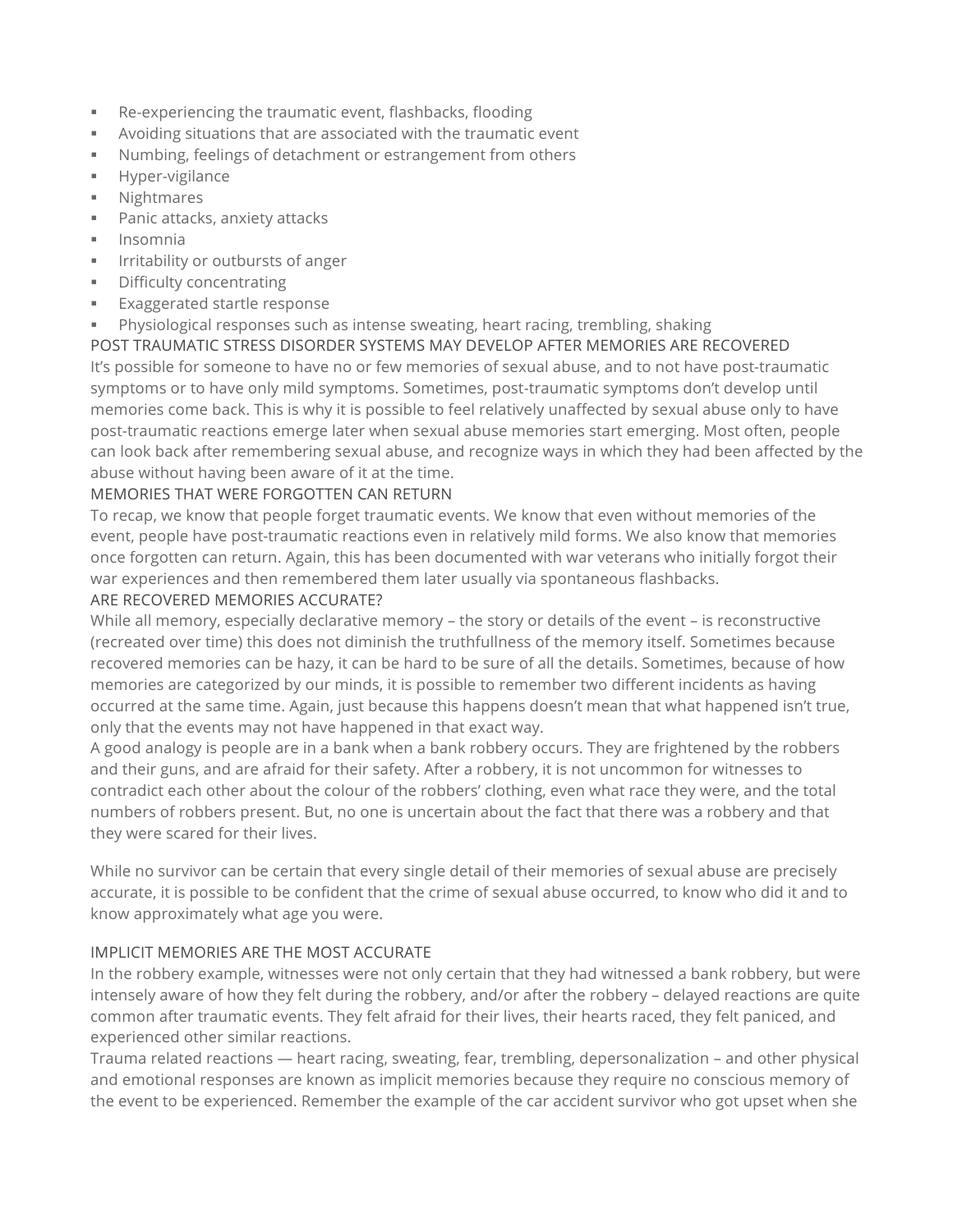drove near the scene of the accident that she had no memory of? That is implicit memory. Implicit memories, unlike declarative memories, are much more reliable. For example, people are far more likely to be accurate about the fact that they smelled alcohol on their abuser's breath, and that they felt searing pain in or on some part of their body than they are about what the abuser was wearing, or what day it was.

Implicit memories include all physical and emotional reactions – body sensations, smells, sounds, tastes, touch – which do not require conscious memory of the event itself. Implicit memories also include skills that do not require conscious memory of having been learned in order to be performed.

An example of an implicit skill is someone who, due to brain damage, cannot remember learning to play the piano but can still play the piano. While I haven't seen this issue incorporated into the trauma research, I think implicit learning might, at least partly explain why some survivors repeat trauma related behaviors. By trauma related behaviors I mean engaging in behaviors that were learned during abuse, for example feeling like you are performing during sex, knowing how to perform certain sex acts prior to your first sexual experience, getting involved with people who are similar to your abusers and perhaps behaving toward them in ways that you learned during abuse, and prostitution. These behaviors are known to many survivors even without conscious memories of the abuse.

In sum, the research on implicit memories tells us that our memories of smell, taste, body sensations, emotions, and sounds – none of which require thought or conscious recall – are the most accurate memories. Some of these ways of remembering abuse have been called body memories and feel very real to people. When survivors have body memories, it can feel as though you are back there being abused again, feeling the physical and emotional pain vividly. That's how real they are.

# WHAT WE KNOW ABOUT TRAUMATIC MEMORIES:

- People forget traumatic incidents.
- § People have trauma related reactions without any memory of what happened.
- § Traumatic memories can emerge a long time after the traumatic event took place, often so intensely it may feel as if it is happening in the present.
- § Recovered memories of sexual abuse are valid even if all the details aren't precisely accurate.
- § Implicit memories those of smell, taste, sound, touch, body sensations and feelings are the most accurate, much more accurate than declarative memories – memories about the concrete details. YOU CAN TRUST YOUR MEMORIES

What all of this means is that you can trust your inner knowledge, feelings, body memories, and visual memories to tell you the truth. Perhaps not an accurate, detailed record of what happened, but still the truth.

While it's very painful to face sexual abuse, it can also be very liberating. Give yourself the opportunity to feel better about yourself by believing in your own memories. You deserve to believe in yourself.

#### RESOURCES:

RECOVERED MEMORIES OF SEXUAL ABUSE: SCIENTIFIC RESEARCH & SCHOLARLY RESOURCES By Jim

Hopper, Ph.D.

THE BODY KEEPS THE SCORE: Memory and the Evolving Psychobiology of Posttraumatic Stress by Bessel A. van der Kolk, MD.

DISASSOCIATION AND THE FRAGMENTARY NATURE OF TRAUMATIC MEMORIES: Overview and Exploratory

Study by Bessel A. van der Kolk & Rita Fisler